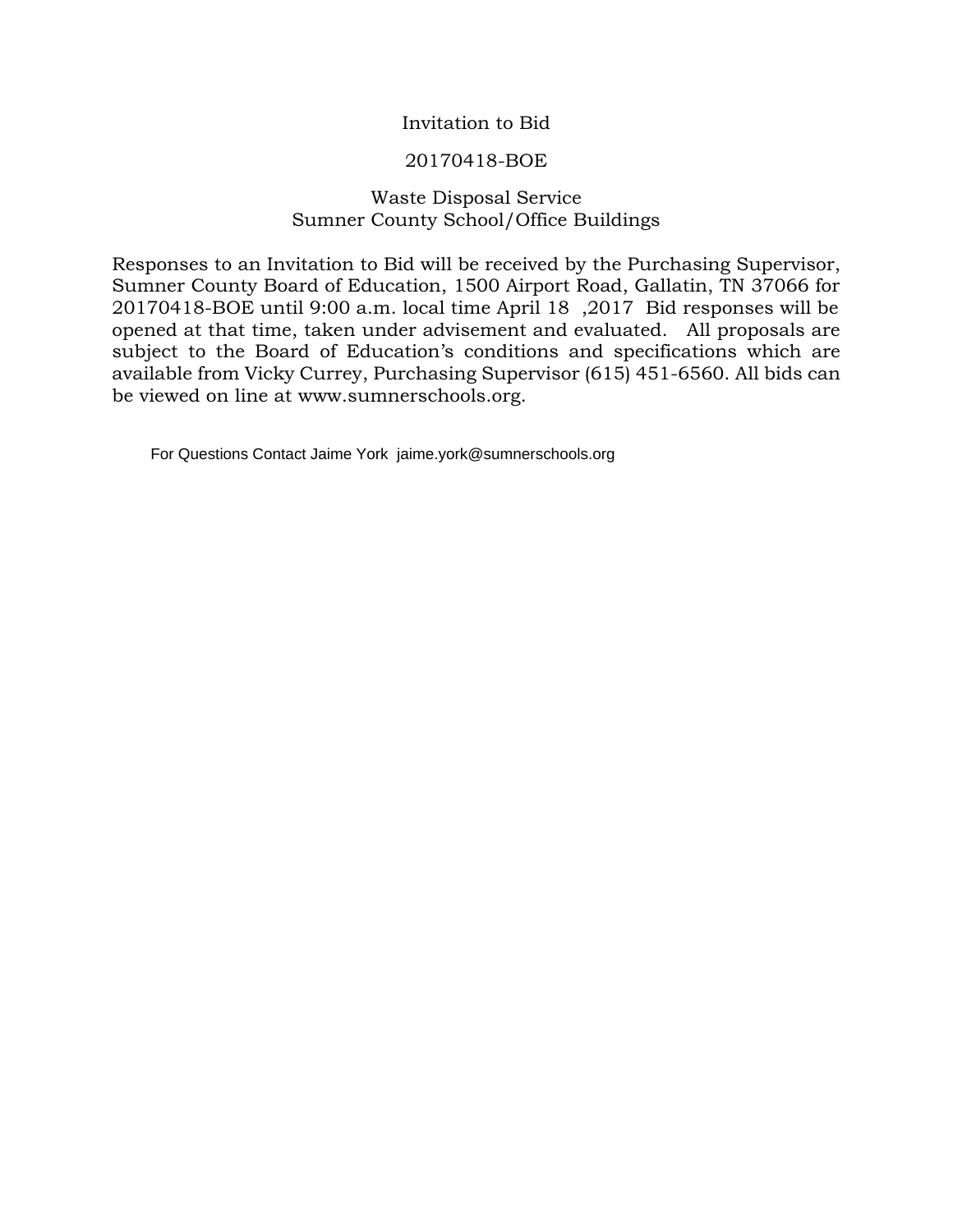### **NOTICE TO RESPONDENTS**

Responses to an Invitation to Bid will be received by the Purchasing Supervisor in the SUPPORT SERVICE FACILITY CONFERENCE ROOM, Sumner County Board of Education, 1500 Airport Road Gallatin, TN 37066. They will be received until **9:00 A.M. Local Time April 18, 2017 20170518--BOE Waste Disposal Service for all Sumner County Schools /Office buildings** at which time the responses will be opened, taken under advisement and evaluated. *BIDS WILL BE POSTED ON www.sumnerschools.org* -------------------------------------------------------------------------------------------------------------------------------

### **GENERAL REQUIREMENTS AND CONDITIONS**

- 1. The Sumner County Board of Education reserves the right to accept or reject any and/or all responses in whole or in part, and to waive informalities therein.
- 2. Any responses received after the scheduled closing time for the receipt for responses will not be considered.
- 3. If a mistake is discovered after the responses are received, only the Sumner County Board of Education may allow the respondent to withdraw the entire response.
- 4. Partial payments will not be approved unless justification for such payment can be shown. Terms will be net 30 days.
- 5. Payment will not be made until the said 2,502 Sq. Ft. existing tile/concrete Bathroom Floors are inspected and approved as meeting all specifications by persons appointed by the Sumner County Board of Education.
- 6. Responses submitted must be in a sealed envelope and marked on the outside as follows:

#### **RESPONSE: Waste Disposal Service for all Sumner County Schools /Office Buildings**

#### **DEADLINE: April 18, 2017 9:00 A.M. Local Time**

- 7. Facsimile responses will not be considered.
- 8. If a successful bidder violates any terms of their bid, the contract, school board policy or any law they may be disqualified from bidding for a period of two years for minor violations or longer for major violations. Bids from disqualified bidders will not be accepted during the period of disqualification.
- 9. Prices quoted on the response (if any) are to be considered firm and binding until the said **Waste Disposal Service for al Sumner County Schools /Office Buildings** are in the possession of the Sumner County Board of Education.
- 10. No purchase or contract is authorized or valid until the issuance of a Board Purchase Order in accordance with Board Policy. No Board Employee is authorized to purchase equipment, supplies or services prior to the issuance of such a Purchase Order.
- 11. Any deviation from these stated terms, specifications and conditions must be coordinated with and approved in writing by the Purchasing Supervisor, Vicky Currey (615) 451-6560.
- 12. All bids that exceed \$25,000 must have the Company Name, License Number, Expiration Date thereof and License Classification of Contractor listed on outside of sealed envelope. As required by State of Tennessee Code Annotated 62-6-119.
- 13. The awarded bidder will be required to post a performance and payment bond in the amount of 25% of the contract price if it exceeds \$100,000 as stated by State of Tennessee Code Annotated 12-4-201.
- 14. If the project cost in excess of \$25,000 a performance bond must be secured by the requesting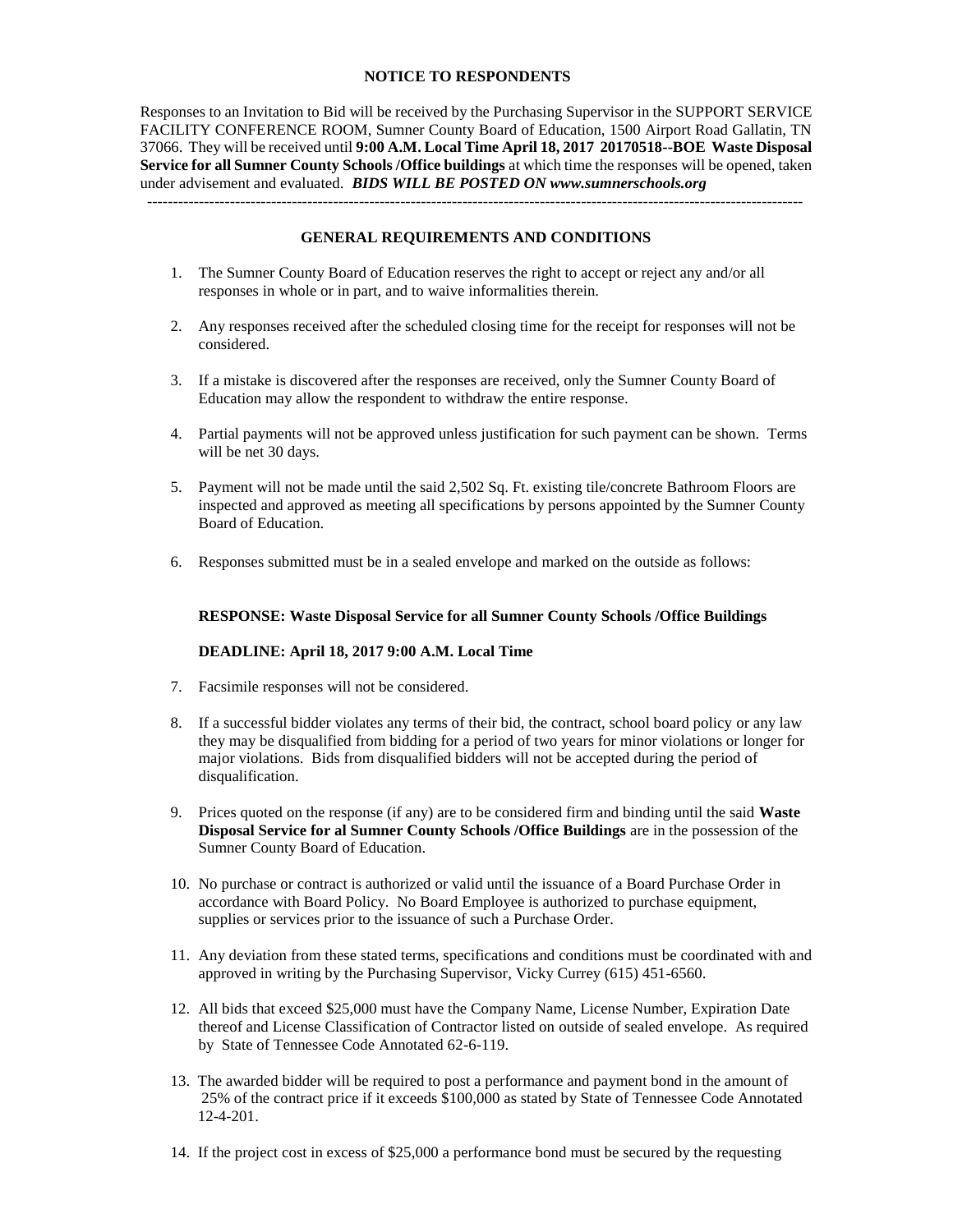# **WASTE DISPOSAL REQUEST FOR BID**

### **I. Introduction**

The Sumner County Board of Education (hereinafter referred to as the "School System") is hereby requesting bids to provide waste disposal at all schools and office buildings as referenced on the attached list. Bids will include all future schools during the contract.

### **II. General Information**

- a) Bids will be accepted by the School System no later than 9:00 A.M. (local time) on Tuesday, April 18, 2017. Bids must be provided in a sealed envelope marked "Waste Disposal Bid."
- b) All questions must be submitted in writing to Jaime York a[t Jaime.York@sumnerschools.org.](mailto:Jaime.York@sumnerschools.org)
- c) All bids should be submitted to the following:

Vicky Curry, Purchasing Coordinator Riggsbee Support Services Facility 1500 Airport Road Gallatin, TN 37066

- d) Bids may be hand delivered or mailed; those received after the deadline shall be considered late bids and will be returned to the bidder unopened.
- e) The best bid will be accepted subject to Article VI concerning rejection of bids.
- f) After opening, all bids will be subject to the Tennessee Open Records Act and bids will be made public.
- g) Every bid must be complete. Incomplete or unresponsive bids will be rejected.
- h) Bids must be submitted on the forms provided.
- i) Drug Free Workplace Affidavit must be included with the bid.

#### **III. Specifications**

- a) Dumpsters **cannot** be emptied or serviced between the hours of 11:00 P.M. 7:00 A.M. This will be strictly enforced.
- b) The size of containers and the frequency containers are to be emptied are reflected on the attached list.
- c) Clean, newly painted dumpsters with lids are to be furnished by Contractor for all locations.
- d) Locks must be provided upon request.
- e) All locations have flat top and/or slant top eight (8) yard.
- f) The Support Services Facility has one (1) 30 yard construction dumpster.
- g) 16 School System locations have indoor trash compactors that require the use of an eight (8) yard slant top dumpster. Locations are noted on Exhibit B.
- h) Contractor will be responsible for keeping dumpsters clean, painted and in good repair throughout contract period. Dumpsters must be changed out at the School System request if they are deemed in need of repair.
- i) Seasonal dumpsters will be needed for athletic fields.
- j) Dumpsters will be considered on-call for pickups.
- k) The bid should include a price schedule for taking waste to any place the Contractor deems appropriate.
- l) Office buildings are to be on twelve (12) month service.
- m) Service will be reduced during the summer months of June and July and certain holidays and breaks for school locations with corresponding reduction in cost.
- n) Contractor must be flexible to tailor the frequency of pickups and adjust the sizes of containers as circumstances occur.
- o) Provide a price for extra pickups. Reaction time to extra pickup request should be accomplished within twentyfour (24) hours from time of call.
- p) The School System reserves the right to reduce or increase service as need arises.
- q) The School System reserves the right to add or delete locations as need arises.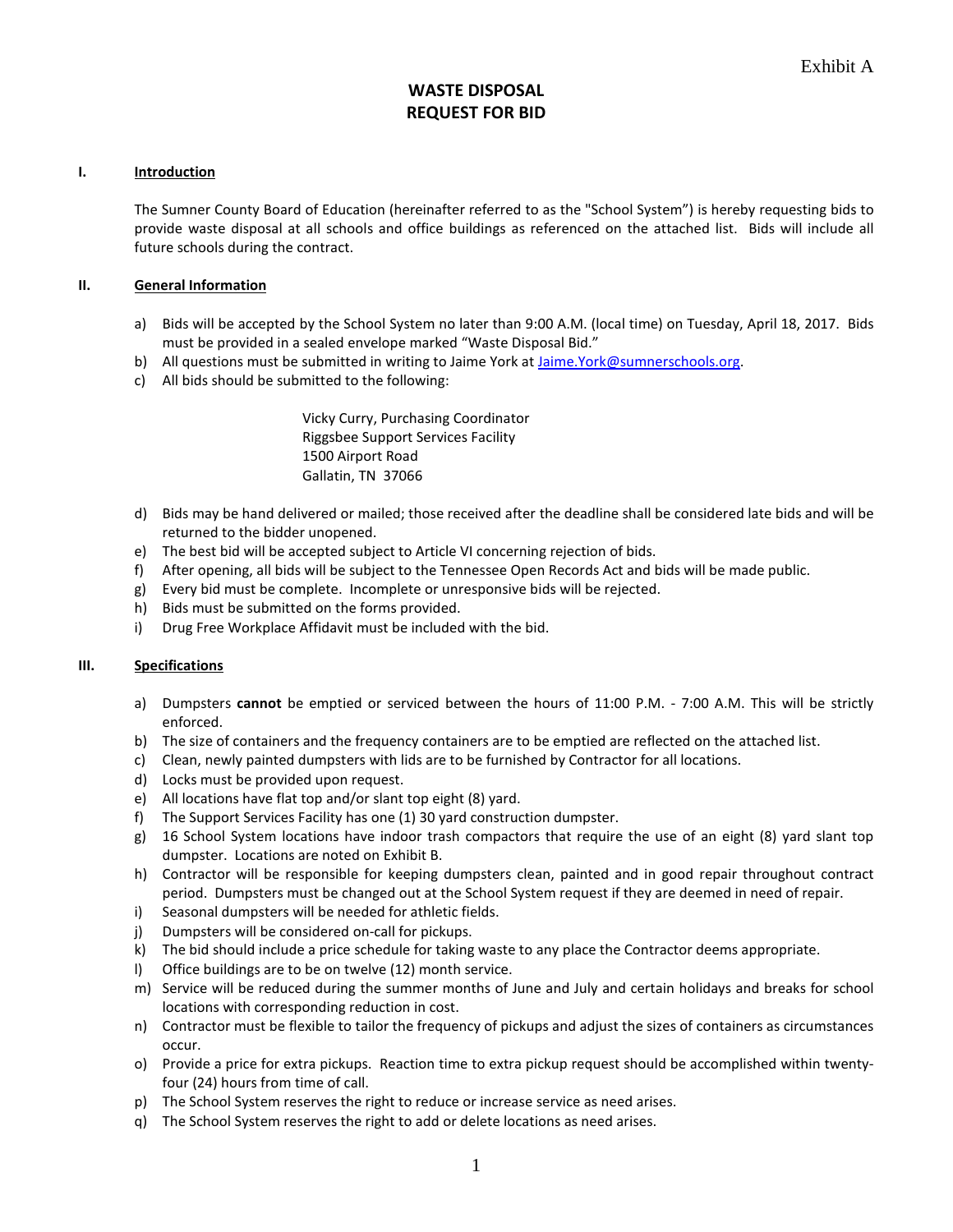- r) Contractor must clear through the Operations Department any changes in the attached routine schedule (Exhibit B).
- s) One Contractor will be selected for all services
- t) Only bids that include all school locations and administrative offices will be considered.
- u) Contractor must close all enclosure gates around dumpsters after removal of trash, regardless of whether they were closed when the contractor arrived.
- v) Contractor must contact the School System if items have been left around the dumpster pad that can not be moved or is impeding the ability to empty dumpster.

## **IV. Terms**

The waste disposal agreement with the School System will be for a three (3) year period. The Board shall have the option to extend the agreement for up to two (2) one-year extensions periods provided it gives notice to the contractor sixty days prior to the expiration of the agreement or extension thereof.

Effective July 1, 2018 and July  $1<sup>st</sup>$  of each contract year, the cost of service may be adjusted to reflect any changes, which may have occurred in the Consumer Price Index, water and sewer and trash collection category published in the month immediately prior to any renewal by the U.S. Department of Labor ("CPI") for each year of these agreements, but not to exceed 5% each year. All adjustments must be approved by the School System.

### **V. References**

Contractor(s) are required to furnish three (3) references with bid.

### **VI. Right to Seek New Bid**

The Sumner County Board of Education reserves the right to receive or reject any and all bids. Bids will be awarded as determined by the School System. In case of a tie, policy will determine the winning bid. The waste disposal agreement between the School System and the Contractor(s) is contingent upon budget allotments and is subject, with notification, to restrictions or cancellation if budget adjustments are deemed necessary by the Sumner County Board of Education. In the event that a bidder should withdraw a bid or default after a bid is awarded, the resulting action will be determined by the School System.

In comparing the bids and making awards, the Sumner County Board of Education may consider such factors as quality and adaptability of bids, the record of experience of the party making the bid and the integrity and performance, assurance and in addition to that of the bid price.

#### **VII. Approval**

The actual acceptance of a bid may be delayed. Consequently, all bids must remain open for acceptance for ninety (90) days.

All work is subject to inspection by the School System.

#### **VIII. Insurance Requirements and Liability**

Current certificates of coverage for liability insurance and workers' compensation of at least \$250,000.00 must accompany your bid. The owner of the company must also be insured by Workers' Compensation if the owner performs any services on School System properties. There will be no exceptions to this requirement. Bids will not be awarded to uninsured Contractor(s).

The successful bidder shall comply with all licensure requirements of the State of Tennessee and Sumner County and any other agency having jurisdiction on any project of this type.

Bidder agrees to all terms and conditions described within these specifications and agrees to observe and follow all School System policies governing conduct and safety while on School System properties. Damages incurred to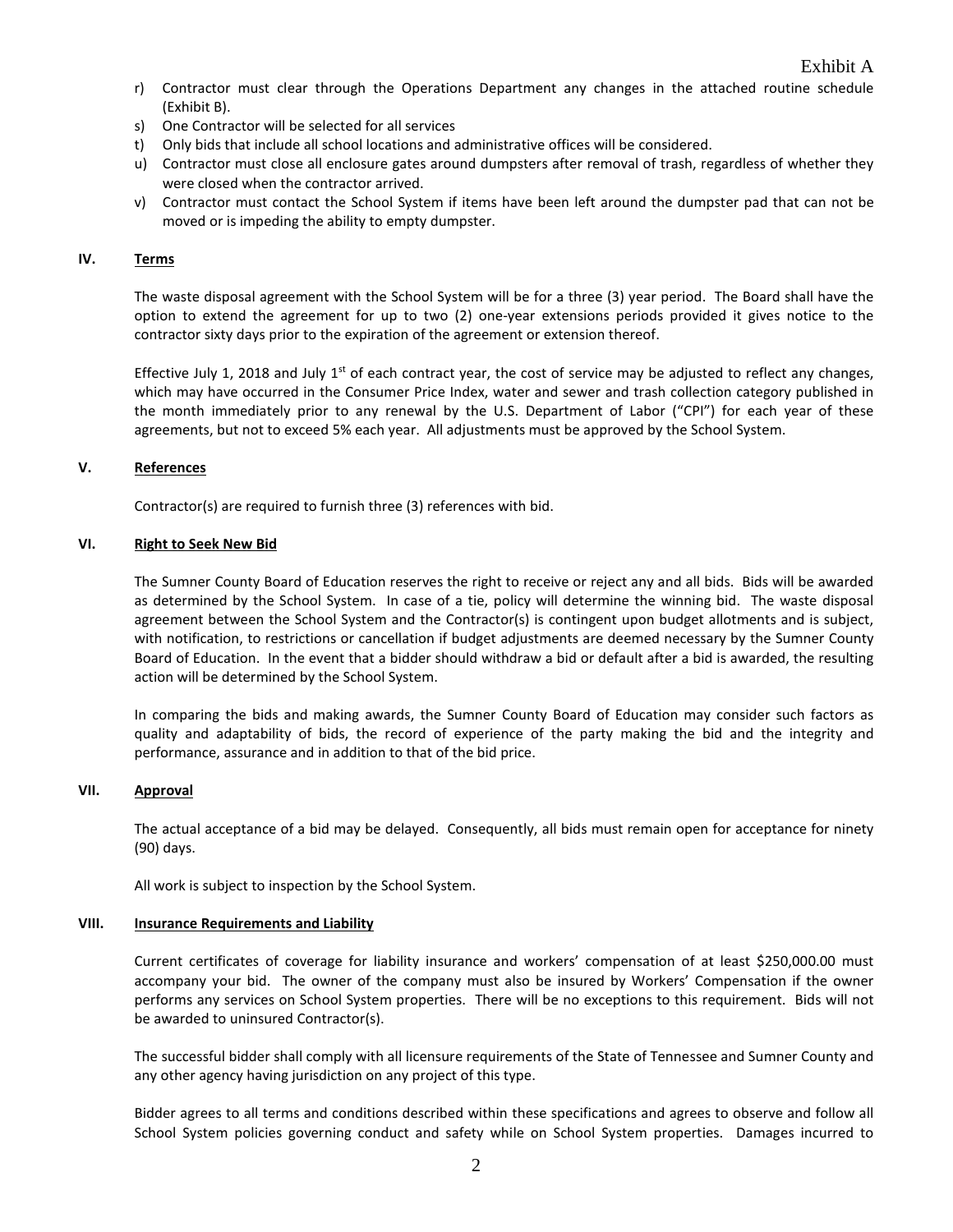grounds, properties, vehicles, visitors, and employees of the School System while servicing properties is the sole responsibility of the waste disposal contractor(s). If awarded the bid, contractor(s) agrees to hold the School System harmless for any such damage. Contractor(s) will be required to fill out an accident/incident report to be put on file on any accident resulting in damage or injury while servicing the School System properties.

Owner and all employees or workers must be bonded up to \$50,000.00.

## **IX. Contract Nullification**

The Sumner County Board of Education may at any time nullify the agreement if in the judgment of the Sumner County Board of Education the Contractor has failed to comply with the terms of the agreement. In the event of nullification, any payment due will be made to the Contractor, but no further sums shall be owed to Contractor. The agreement between the Sumner County Board of Education and the Contractor is contingent upon budget allotments and is subject, with five (5) day notification, to restrictions or cancellation if budget adjustments are deemed necessary by the Sumner County Board of Education.

## **X. Payment**

- a) Billing is to be once a month.
- b) Each location is to be billed separately by dates.
- c) One billing per month (for all locations) reflecting an itemized account per school, department or office as to the number of containers and pickup schedule
- d) Invoices shall be submitted to:

Riggsbee Support Service Facility 1500 Airport Rd Gallatin, TN 37066 Attn: Stacy Davis

#### **XI. Applicable Law**

Sumner County, Tennessee is an equal opportunity employer and does not discriminate on the basis of race, sex, color, religion, national origin, age, disability or veteran status.

The provider agrees that he shall and does comply with all local, state and/or federal laws, statutes, rules and regulations including but not limited to the Rehabilitation Act of 1973 and the Americans with Disabilities Act. In the event any claims should arise with regards to this contract for a violation of any such local, state and/or federal laws, statutes, rules or regulations, the provider will indemnify and hold Sumner County harmless for any damages, including court costs or attorney fees which might be incurred. Any contract will be interpreted under the laws and statutes of the state of Tennessee. Any action arising from any contract made from these specifications shall be brought in the state courts of Sumner County, Tennessee or the United States Federal District for the Middle District of Tennessee.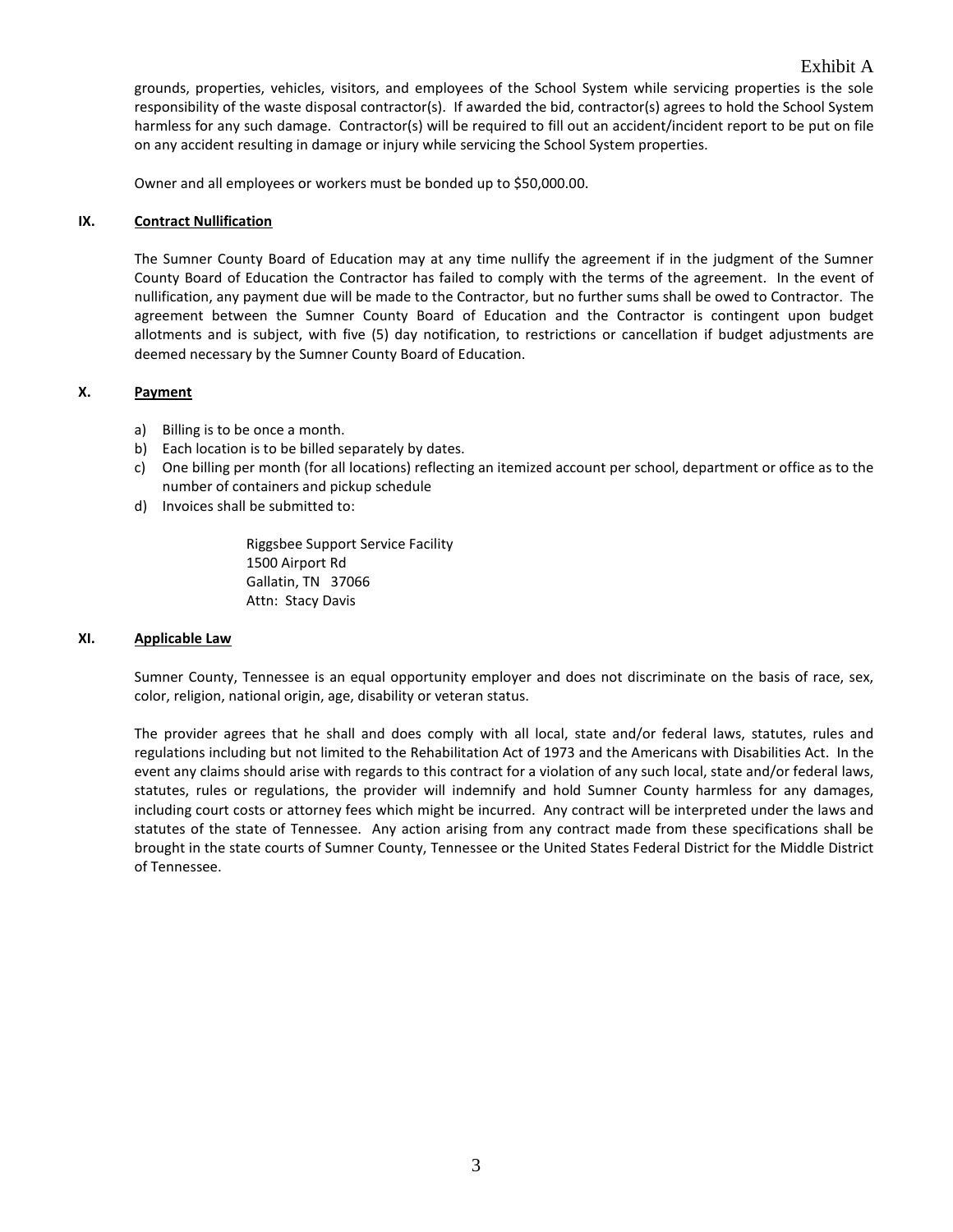## **WASTE DISPOSAL REQUEST FOR BID**

| 8 Yard Flat Top Non-Compacted Trash                                 |                                                                                     |
|---------------------------------------------------------------------|-------------------------------------------------------------------------------------|
| <b>Number of pickups</b>                                            | <b>Monthly Price</b>                                                                |
| One (1) time per week                                               | $\frac{1}{2}$                                                                       |
| Two (2) times per week                                              | $\frac{1}{2}$                                                                       |
| Three (3) times per week                                            | $\frac{1}{2}$                                                                       |
| Four (4) times per week                                             | $\frac{1}{2}$                                                                       |
| Five (5) times per week                                             | $\frac{1}{2}$                                                                       |
| <b>8 Yard Slant Top Compacted Trash</b><br><b>Number of pickups</b> | <b>Monthly Price</b>                                                                |
| One (1) time per week                                               | $\mathsf{S} \hspace{0.03in} \underbrace{\hspace{0.03in}}$                           |
| Two (2) times per week                                              |                                                                                     |
| Three (3) times per week                                            | $\begin{array}{c} \xi \end{array}$                                                  |
| Four (4) times per week                                             | $\frac{1}{2}$                                                                       |
| Five (5) times per week                                             | $\begin{array}{c} \xi \end{array}$                                                  |
|                                                                     |                                                                                     |
|                                                                     | <b>Price per Pickup</b>                                                             |
| Price for extra pickups and seasonal (on-call) dumpsters            | $\begin{array}{c c c c c} \n5 & \text{---} & \text{---} & \text{---} \n\end{array}$ |
| Price for thirty (30) yard construction dumpster                    | $\sharp$                                                                            |
| Price for locking device                                            | $$$ ea.                                                                             |
| Company Name:                                                       |                                                                                     |
| Address:                                                            |                                                                                     |
| Phone:                                                              |                                                                                     |
| Signature of Authorized Company Representative                      | Date                                                                                |

4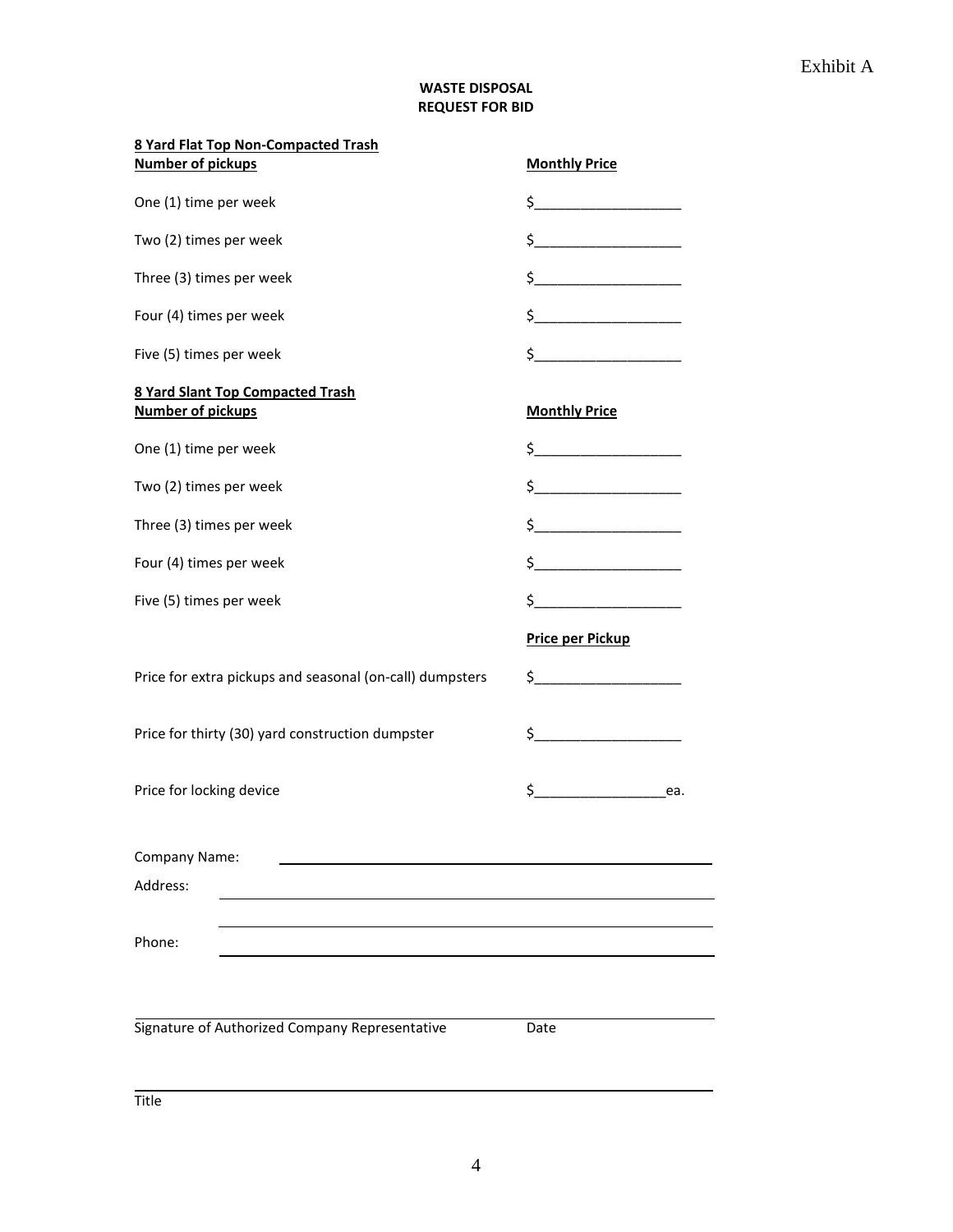| <b>Exhibit B - Waste Disposal Master List</b>                                         |                                                                                                       |                                             |  |
|---------------------------------------------------------------------------------------|-------------------------------------------------------------------------------------------------------|---------------------------------------------|--|
| <b>School</b>                                                                         | <b>Service</b>                                                                                        | <b>Schedule</b>                             |  |
| Beech Elementary<br>3120 Long Hollow Pike<br>Hendersonville, TN 37075                 | 1 - 8 yd x 5-Standard                                                                                 | $M - T - W - TH - F$                        |  |
| Beech High School<br>3126 Long Hollow Pike<br>Hendersonville, TN 37075                | 2 - 8 yd x 3-Compacted - Slant<br>1 - 8 yd-Standard                                                   | M-W-F<br>On Call                            |  |
| Beech High School Annex<br>3140 Long Hollow Pike<br>Hendersonville, TN 37075          | 1 - 8 yd x 3-Standard<br>1 - 8yd-Standard                                                             | M-W-F<br>On Call                            |  |
| <b>Benny Bills Elementary</b><br>1030 Union School Rd<br>Gallatin, TN 37066           | 1 - 8 yd x 1-Standard<br>1 - 8 yd x 3-Compacted - Slant                                               | м<br>M - W - F                              |  |
| <b>Bethpage Elementary</b><br>420 Old Highway 31E<br>Bethpage, TN 37022               | 2 - 8 yd x 2-Standard                                                                                 | $W - F$                                     |  |
| <b>Burrus Elementary School</b><br>1336 Drakes Creek Road<br>Hendersonville, TN 37066 | 1 - 8 yd x 1-Standard<br>1 - 8 yd x 3-Standard                                                        | м<br>M-W-F                                  |  |
| Ciyde Riggs Elementary<br>211 Fountain Head Road<br>Portland, TN 37148                | 2 - 8 yd x 3-Standard                                                                                 | $M - W - F$                                 |  |
| <b>Ellis Middle School</b><br>100 Indian Lake Road<br>Hendersonville, TN 37075        | 1 - 8 yd x 5-Compacted - Slant<br>1 - 8 yd x 2 Standard                                               | $M - T - W - TH - F$<br>T-TH                |  |
| Gallatin High School<br>700 Green Wave Drive<br>Gallatin, TN 37066                    | 1 - 8 yd x 1-Standard<br>1 - 8 yd x 3-Standard<br>2 - 8 yd x 3-Compacted - Slant<br>1 - 8 yd-Standard | M-TH<br>M - W - F<br>$M - W - F$<br>On Call |  |
| Gene W. Brown Elementary<br>115 Gail Drive<br>Hendersonville, TN 37075                | 2 - 8 yd x 3-Standard                                                                                 | M - W - F                                   |  |
| George Whitten Elementary<br>140 Scotch Street<br>Hendersonville, TN 37075            | 1 - 8 yd x 4-Standard                                                                                 | $M - T - W - F$                             |  |
| Guild Elementary<br>1018 South Water Avenue<br>Gallatin, TN 37066                     | 2 - 8 yd x 3-Standard                                                                                 | $M - W - F$                                 |  |
| H. B. Williams Elementary<br>115 South Palmers Chapel Rd<br>White House, TN 37188     | 1 - 8 yd x 3- Standard<br>1 - 8 yd x 1-Standard                                                       | $M-W - F$<br>м                              |  |
| <b>Hawkins Middle School</b><br>487-A Walton Ferry Road<br>Hendersonville, TN 37075   | 1-8 yd x 5-Standard                                                                                   | $M - T - W - TH - F$                        |  |
| Hendersonville High School<br>123 Cherokee Road<br>Hendersonville, TN 37075           | 1 - 8 yd x 5-Compacted - Slant                                                                        | M - T - W -TH - F                           |  |
| <b>Howard Elementary</b><br>805 Long Hollow Pike<br>Gallatin, TN 37066                | 1 - 8 yd x 5-Standard                                                                                 | $M - T - W - TH - F$                        |  |
| Indian Lake Elementary<br>505 Indian Lake Rd.<br>Hendersonville, TN 37075             | 1 - 8 yd x 5-Standard                                                                                 | M - T - W -TH - F                           |  |
| J. W. Wiseman<br>922 South Broadway<br>Portland, TN 37148                             | 2 - 8 yd x 3-Standard                                                                                 | M - W - F                                   |  |
| Jack Anderson Elementary<br>250 Shutes Lane<br>Hendersonville, TN. 37075              | 1 - 8 yd x 1-Standard<br>1 - 8 yd x 3-Standard                                                        | М<br>M-W-F                                  |  |
| Knox Doss Middle @ Drakes Creek<br>1338 Drakes Creek Road<br>Hendersonville, TN 37076 | 1 - 8 yd x 1-Standard<br>1 - 8 yd x 3-Standard                                                        | м<br>M-W-F                                  |  |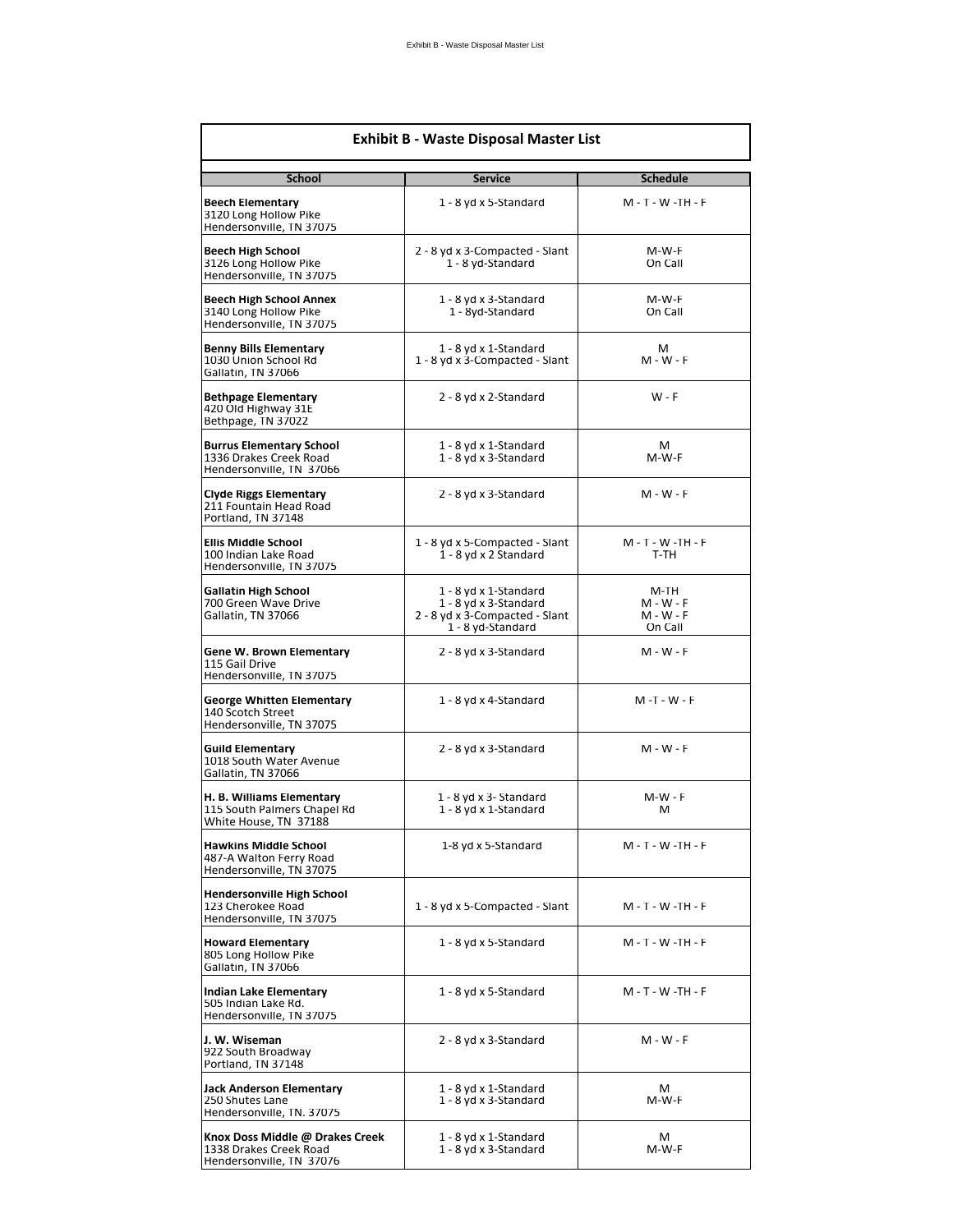| <b>School</b>                                                                          | <b>Service</b>                                                               | <b>Schedule</b>                  |
|----------------------------------------------------------------------------------------|------------------------------------------------------------------------------|----------------------------------|
| Lakeside Park Elementary                                                               | 1 - 8 yd x 3-Standard                                                        | $M - W - F$                      |
| 204 Dolphus Drive<br>Hendersonville, TN 37075                                          |                                                                              |                                  |
| <b>Madison Creek Elementary</b><br>1040 Madison Creek Road<br>Goodlettsville, TN 37072 | 1 - 8 yd x 1-Standard<br>1 - 8 yd x 3-Compacted - Slant                      | м<br>M-W-F                       |
| <b>Merrol Hyde Magnet School</b><br>128 Township Drive<br>Hendersonville, TN 37075     | 1 - 8 yd x 5-Standard<br>1 - 8 yd x 3-Standard                               | M - T - W -TH - F<br>$M - W - F$ |
| <b>Millersville Elementary</b><br>1248 Louisville Highway<br>Goodlettsville, TN 37072  | 2 - 8 yd x 3-Standard                                                        | $M - W - F$                      |
| <b>Nannie Berry Elementary</b><br>138 Indian Lake Road<br>Hendersonville, TN 37075     | 1 - 8 yd x 5-Standard                                                        | M - T - W -TH - F                |
| <b>North Sumner Elementary</b><br>1485 North Sumner Road<br>Bethpage, TN 37022         | 2 - 8 yd x 2-Standard                                                        | $W - F$                          |
| <b>Oakmont Elementary</b><br>3323 Highway 76<br>Cottontown, TN 37048                   | 2 - 8 yd x 2-Standard                                                        | $T - F$                          |
| <b>Portland Gateview Elementary</b><br>1098 Gateview Drive<br>Portland, TN 37148       | 2 - 8 yd x 3-Standard                                                        | $M - W - F$                      |
| <b>Portland High School</b><br>600 College Street<br>Portland, TN 37148                | 1 - 8 yd x 1-Standard<br>1 - 8 yd x 2-Compacted - Slant<br>1 - 8 yd-Standard | W<br>$M - W$<br>On Call          |
| <b>Portland East Middle School</b><br>604 South Broadway<br>Portland, TN 37148         | 2 - 8 yd x 3-Standard<br>1 - 8 yd-Standard                                   | M - W - F<br>On Call             |
| <b>Middle Technical College</b><br>604 South Broadway<br>Portland, TN 37148            | 1 - 8 yd x 2-Standard                                                        | M-W                              |
| <b>Portland West Middle School</b><br>110 Nolan Private Drive<br>Portland, TN 37148    | 2 - 8 yd x 3-Standard                                                        | $M - W - F$                      |
| R. T. Fisher Alernative<br>455 North Boyers Street<br>Gallatin, TN 37066               | 1 - 8 yd x 2-Standard                                                        | M - TH                           |
| <b>Rucker Stewart Middle School</b><br>350 Hancock Street<br>Gallatin, TN 37066        | 2 - 8 yd x 3-Standard                                                        | $M - W - F$                      |
| <b>Shafer Middle School</b><br>240 Albert Drive<br>Gallatin, TN 37066                  | 1 - 8 yd x 1-Standard<br>1 - 8 yd x 3-Compacted - Slant                      | м<br>M-W-F                       |
| <b>Station Camp Elementary</b><br>1020 Bison Trail<br>Gallatin, TN 37066               | 1 - 8 yd x 1-Standard<br>1 - 8 yd x 3-Compacted                              | М<br>M-W-F                       |
| <b>Station Camp High School</b><br>1040 Bison Trail<br>Gallatin, TN 37066              | 2 - 8 yd x 3-Standard<br>2 - 8 yd x 3-Compacted - Slant<br>2 - 8 yd-Standard | M-W-F<br>M-W-F<br>On Call        |
| <b>Station Camp Middle</b><br>281 Big Station Camp Blvd.<br>Gallatin, TN 37066         | 1 - 8 yd x 1-Standard<br>1 - 8 yd x 3-Compacted - Slant                      | м<br>M-W-F                       |
| T.W. Hunter Middle<br>2101 New Hope Road<br>Hendersonville, TN 37075                   | 1 - 8 yd x 1-Standard<br>1 - 8 yd x 3-Compacted - Slant                      | м<br>M-W-F                       |
| <b>Union STEM Elementary</b><br>516 Carson Street<br>Gallatin, TN 37066                | 1 - 8 yd x 4-Standard                                                        | M -T-TH - F                      |
| <b>Vena Stuart Elementary</b><br>780 Hart Street                                       | 1 - 8 yd x 5-Standard                                                        | M-T-W-TH-F                       |
| Gallatin TN 37066                                                                      |                                                                              |                                  |

\_\_\_\_\_\_\_\_\_\_\_\_\_\_\_\_\_\_\_\_\_\_\_\_\_\_\_\_\_\_\_\_\_\_\_\_\_\_\_\_\_\_\_\_\_\_\_\_\_\_\_\_\_\_\_\_\_\_\_\_\_\_\_\_\_\_\_\_\_\_\_\_\_\_\_\_\_\_\_\_\_\_\_\_\_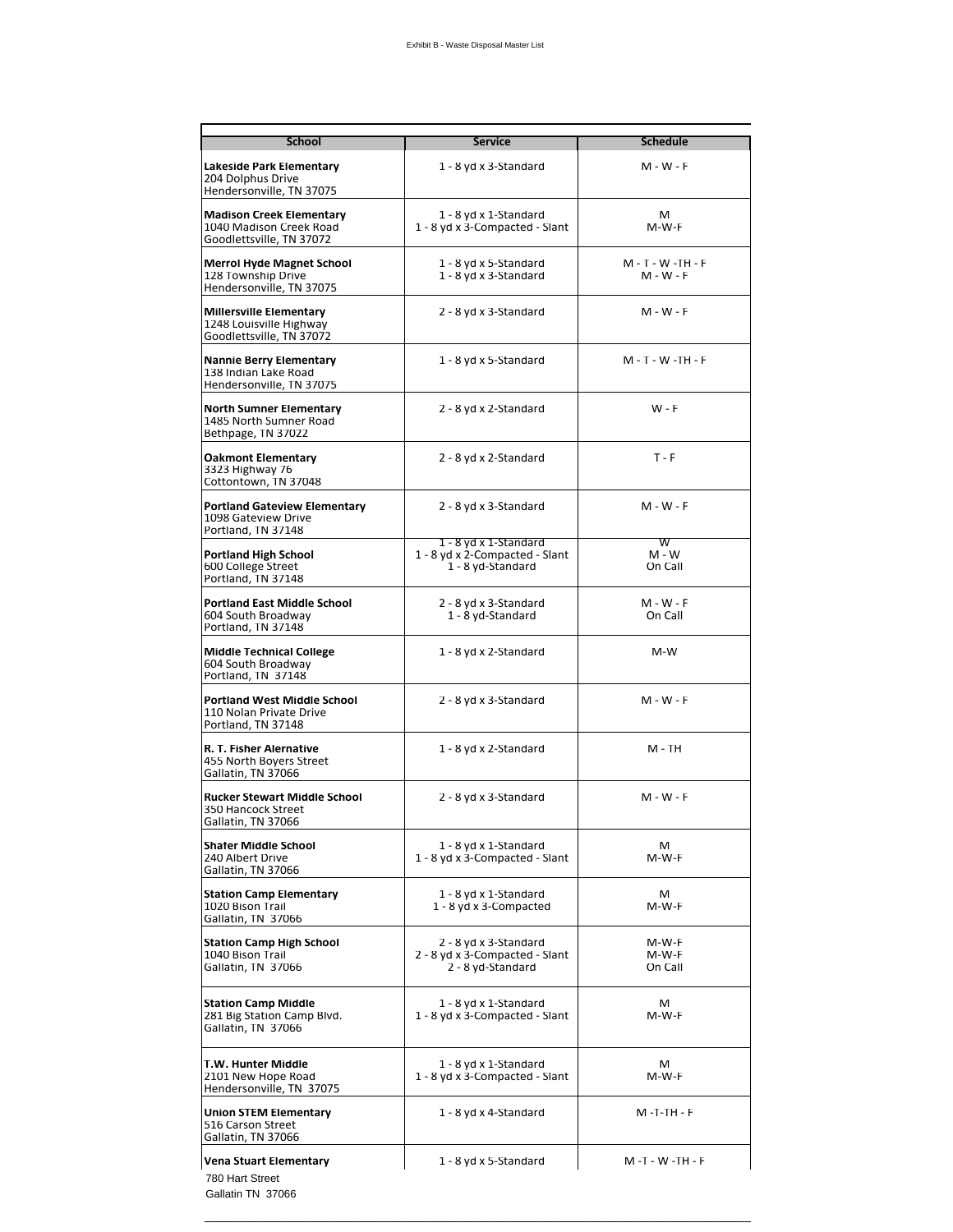| <b>School</b>                                                                       | <b>Service</b>                                          | <b>Schedule</b>           |  |  |
|-------------------------------------------------------------------------------------|---------------------------------------------------------|---------------------------|--|--|
| <b>Walton Ferry Elementary</b><br>732 Walton Ferry Road<br>Hendersonville, TN 37075 | 1 - 8 yd x 5-Standard                                   | M-T-W-TH-F                |  |  |
| <b>Watt Hardison Elementary</b><br>300 Gibson Street<br>Portland, TN 37148          | 2 - 8 yd x 3 - Standard                                 | $M - W - F$               |  |  |
| <b>Westmoreland Elementary</b><br>4178 Hawkins Drive<br>Westmoreland, TN 37186      | 2 - 8 yd x 1-Standard                                   | T.                        |  |  |
| <b>Westmoreland Middle</b><br>4128 Hawkins Drive<br>Westmoreland, TN 37186          | 3-8 yd x 2-Standard<br>2 - 8 yd-Standard                | $T - F$<br>On Call        |  |  |
| Westmoreland High School<br>4300 Hawkins Drive<br>Westmoreland, Tn 37186            | 1 - 8 yd x 1-Standard<br>1 - 8 yd x 2-Compacted - Slant | т<br>$T - TH$             |  |  |
| <b>White House Middle</b><br>2020 Highway 31 W<br>White House, TN 37188             | 1 - 8 yd x 1-Standard<br>1 - 8 yd x 3-Compacted - Slant | м<br>$M - W - F$          |  |  |
| White House High School<br>508 Tyree Springs Rd<br>White House, TN 37188            | 4 - 8 yd x 2-Standard<br>2 - 8 yd-Standard              | W - F<br>On Call          |  |  |
| <b>White House High Annex</b><br>111 Meadow Rd<br>White House, TN 37188             | 2 - 8 yd x 2-Standard                                   | $W - F$                   |  |  |
| <b>ADMINISTRATIVE BUILDINGS</b>                                                     |                                                         |                           |  |  |
| <b>Adult Education Building</b><br>685 E. Main Street<br>Gallatin, TN 37066         | 1 - 8 yd x 1-Standard                                   | т                         |  |  |
| <b>Central Office</b><br>695 East Main Street<br>Gallatin, TN 37066                 | 1-8 yd x 5-Standard<br>1 - 8 yd x 1-Standard            | $M - T - W - TH - F$<br>м |  |  |
| <b>Support Service Building</b><br>1500 Airport Road<br>Gallatin, TN 37066          | 30 yd-Construction<br>1 - 8 yd x 1-Standard             | On Call<br>W              |  |  |
| <b>Teacher Center</b><br>675 E. Main Street<br>Gallatin, TN 37066                   | 1 - 8 yd x 1-Standard                                   | W                         |  |  |
| <b>Old Westmoreland Elementary</b><br>4178 Hawkins Drive<br>Westmoreland, TN 37186  | 1 - 8 yd Standard                                       | Once every 2 weeks        |  |  |